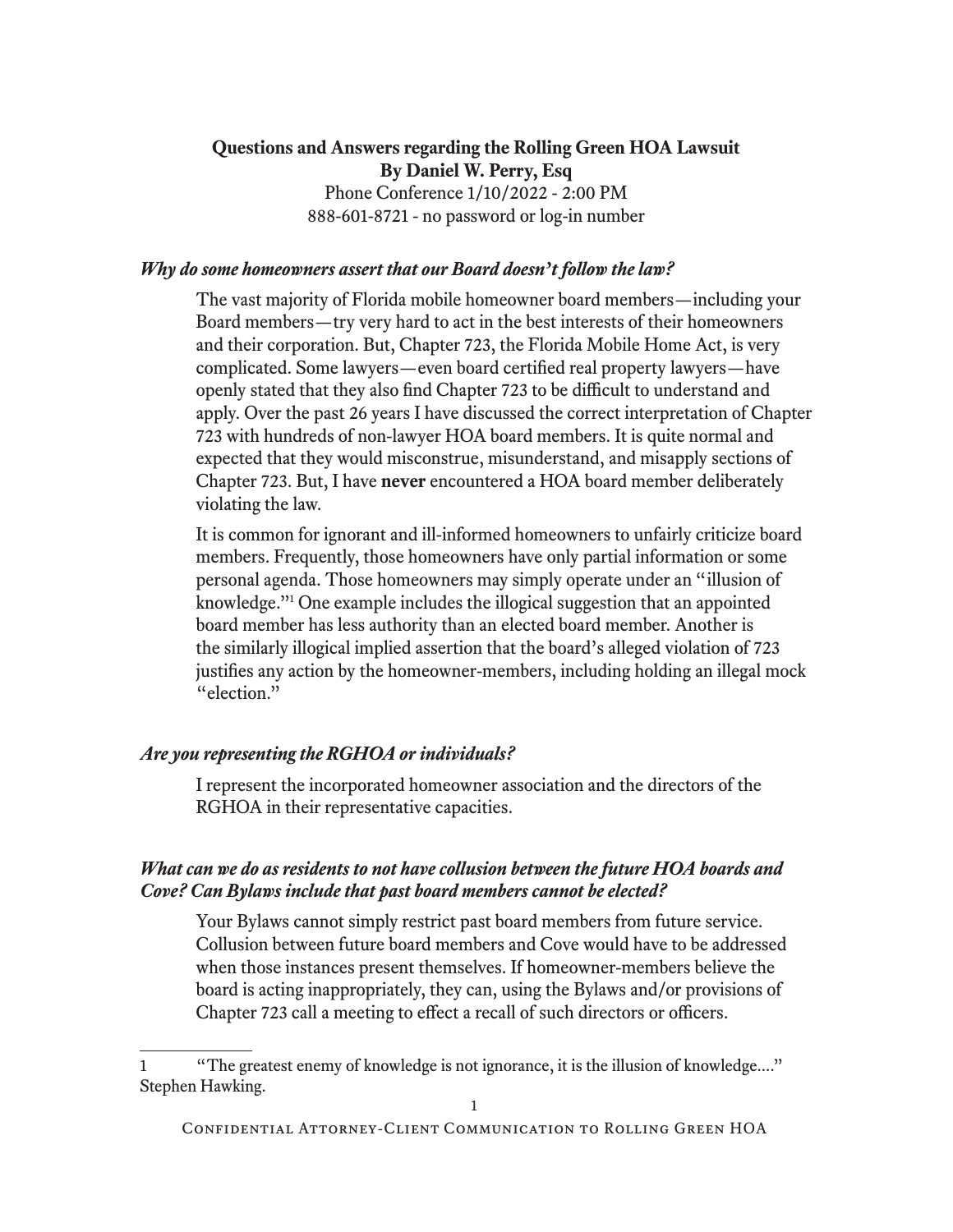#### *What rules must the RGHOA follow?*

 Any lawfully incorporated profit or not-for-profit corporation is expected to follow the law generally. The law in existence at the time of its incorporation is deemed to be "adopted" by the corporation.

- Chapter 723, *Fla. Stat.;*
- Chapter 617, *Fla. Stat*., as directed by Section 617.1703(1)(a), *Fla. Stat*., unless of a conflict then the applicable provisions of Chapter 723 shall apply;
- Chapter 61B, *Fla. Admin. Code;*
- Florida and federal Constitutions;
- County and City Ordinances.

## *May a homeowner who is an agent or an "ambassador" of Cove have the right to be appointed or nominated to serve as a board member if there is no conflict of interest clause in the Bylaws?*

 The presence or absence of a conflict of interest clause in your Bylaws is irrelevant. The officers and directors of the incorporated homeowners' association have a statutorily-imposed fiduciary relationship to the homeowner-members. A fiduciary duty is one of the highest obligations recognized at law; much like the duty of a doctor to patient or a lawyer to a client. By definition, then, an agent (or foot soldier) of Cove clearly cannot be appointed or nominated to serve as a board member. But, a simple brand ambassador of Cove is a closer question. If the brand ambassador is simply a good-will communicator to prospective homeowners, then there is likely no apparent conflict of interest. If Cove provides some benefits to ambassadors which are withheld or provided at an expense to others, there may be some possible conflict of interest.

#### *What is the cost of this lawsuit? From where did those funds come?*

 Your HOA wisely negotiated a flat-fee contract for \$10,000 plus costs. The HOA also paid Attorney Perry an annual retainer fee of \$2,000.The funds came from your incorporated HOA's legal reserve fund.

### *If the HOA is not successful will it be responsible for the legal fees of Cove or the individual defendants?*

 The incorporated HOA faces minimal or no exposure to attorney's fees and cost in the unlikely event it is unsuccessful. Significantly, there is no exposure of the individual homeowners in the Park to any attorneys' fees award against the incorporated HOA.

Confidential Attorney-Client Communication to Rolling Green HOA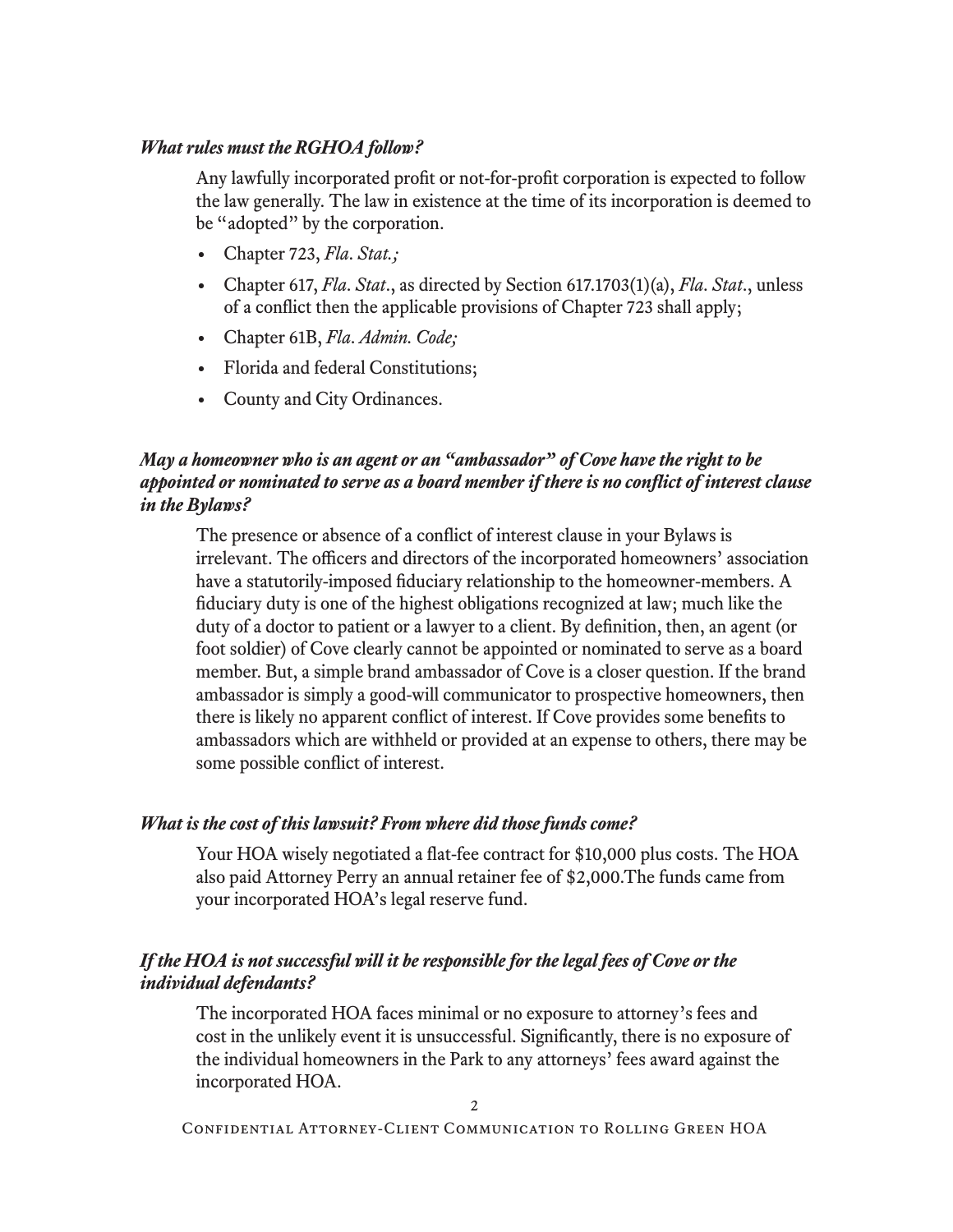### *One allegation in the lawsuit is that the sale to Cove was illegal. Is the expectation that the courts will reverse the sale? What would become of the park?*

 It is a possibility the Court could award significant monetary damages to the incorporated HOA. Or, the Court could order the Park to be offered to the homeowners presumably at a deep-discount from its current value.

## *By what authority do you believe that the 2021 Board can extend their term of office for another year? Our bylaws says the Board serves one year.*

 Like many Florida HOAs, the Board simply recognized that they could not hold a proper election in the middle of a COVID-19 pandemic. They acted prudently by suspending the election. They are working on scheduling an election as soon as it can be conducted safely; possibly using an online or electronic voting platform.

### *Why was Zoom or some other video or audio platform not used in the past several months to hold HOA meetings and dispense meeting minutes and financial reports?*

 Your Board is making an effort to become more proficient in these new technologies. That is why this Slido.com question/answer platform and Uberconference.com audio platform is being used now. Zoom is on their horizon.

# *Does being part of this lawsuit put me at any risk of having a lien on my home if we lose?* No.

#### *What if Cove causes some retribution or harassment to homeowners?*

 Retaliation or harassment would be an illegal violation of Section 723.0615. *Fla. Stat*., which reads:

\*\*\*\*

(1) It is unlawful for a mobile home park owner to discriminatorily increase a home owner's rent or discriminatorily decrease services to a home owner, or to bring or threaten to bring an action for possession or other civil action, primarily because the park owner is retaliating against the home owner. In order for the home owner to raise the defense of retaliatory conduct, the home owner must have acted in good faith and not for any improper purposes, such as to harass or to cause unnecessary delay or for frivolous purpose or needless increase in the cost of litigation. Examples of conduct for which the park owner may not retaliate include, but are not limited to, situations where: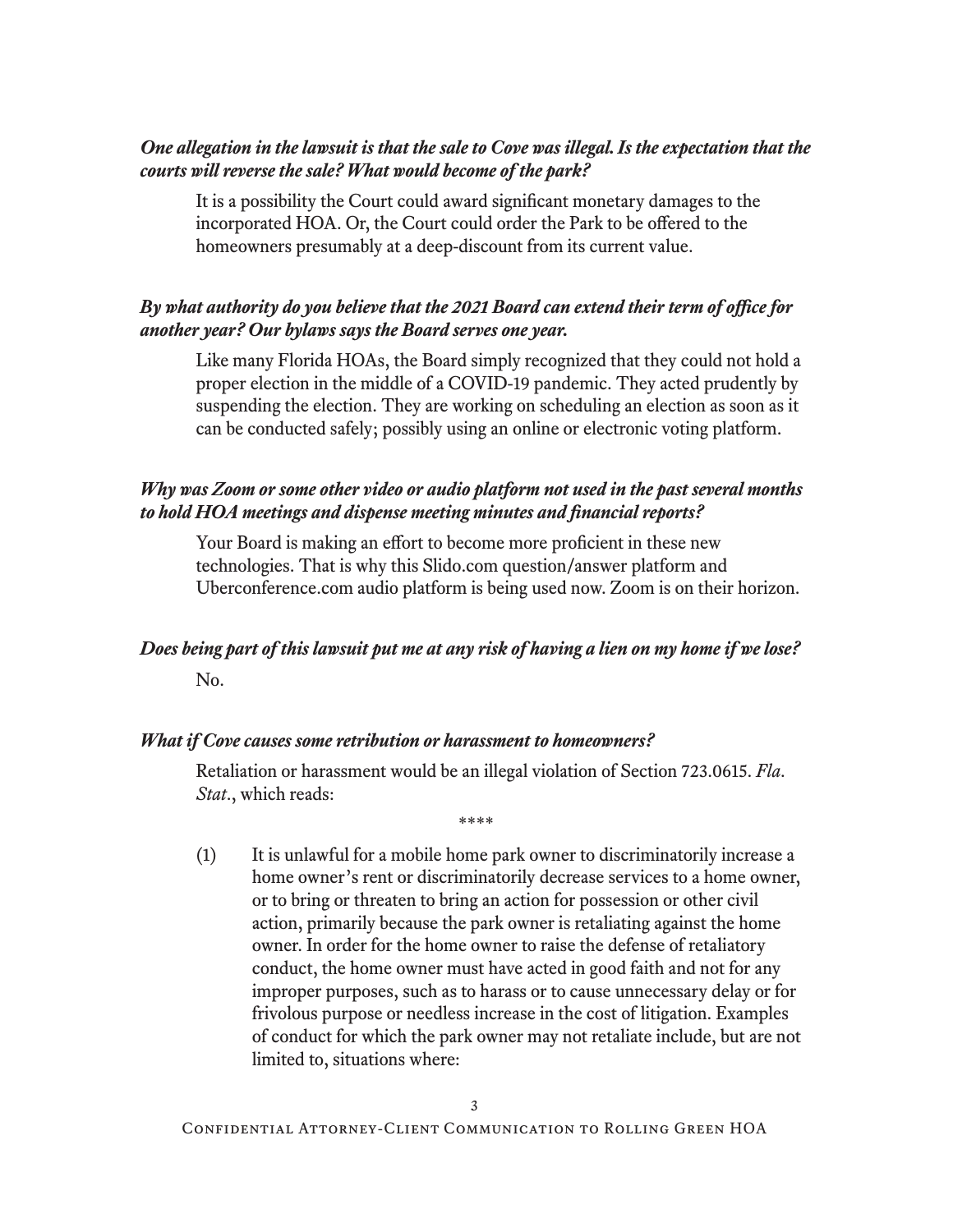- (a) The home owner has in good faith complained to a governmental agency charged with responsibility for enforcement of a building, housing, or health code of a suspected violation applicable to the mobile home park;
- (b) The home owner has organized, encouraged, or participated in a homeowners' organization; or
- (c) The home owner has complained to the park owner for failure to comply with s. 723.022.

\*\*\*\*

# *What is the benefit of me being part of this lawsuit? Is there a cash settlement involved?* Possibly.

### *Do I have to be part of this lawsuit? Can I opt out?*

 The lawsuit is not technically a class action. It is a representative action under Florida Rule of Civil Procedure 1.222 which reads:

A mobile homeowners' association may institute, maintain, settle, or appeal actions or hearings in its name on behalf of all homeowners concerning matters of common interest, including, but not limited to: the common property; structural components of a building or other improvements; mechanical, electrical, and plumbing elements serving the park property; and protests of ad valorem taxes on commonly used facilities. If the association has the authority to maintain a class action under this rule, the association may be joined in an action as representative of that class with reference to litigation and disputes involving the matters for which the association could bring a class action under this rule.

Nothing herein limits any statutory or common law right of any individual homeowner or class of homeowners to bring any action which may otherwise be available. An action under this rule shall not be subject to the requirements of rule 1.220.

Rule 1.222 was adopted in *Lanca Homeowners, Inc. v. Lantana Cascade of Palm Beach, Ltd*., 541 So.2d 1121 (Fla. 1988).